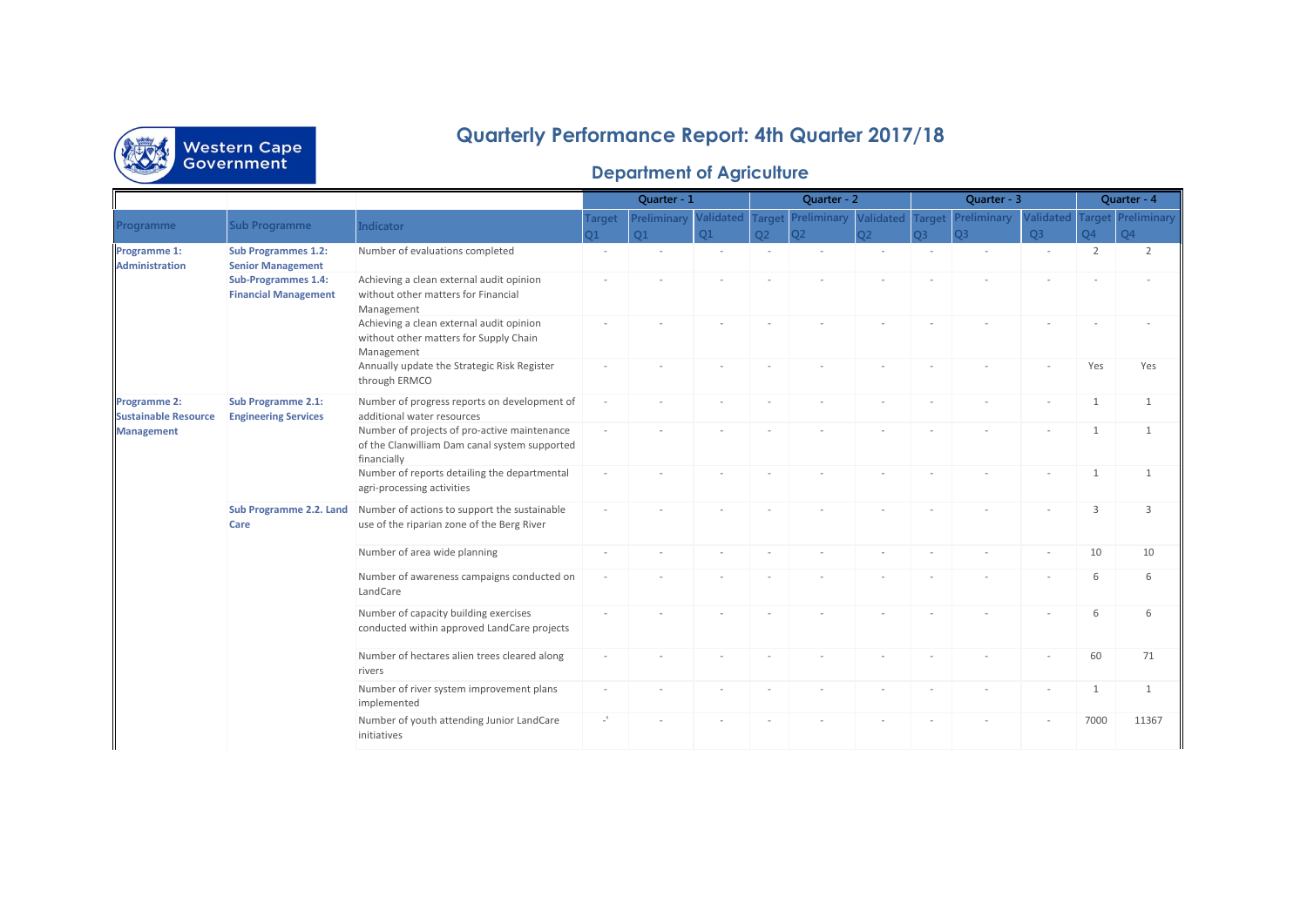|                                                                                    | <b>Sub Programme 2.4:</b><br><b>Disaster Risk Management</b>                  | Number of disaster relief schemes managed                                                                   |  |  |  |  |                | $\overline{7}$ |
|------------------------------------------------------------------------------------|-------------------------------------------------------------------------------|-------------------------------------------------------------------------------------------------------------|--|--|--|--|----------------|----------------|
| Programme 3: Farmer Sub Programme 3.1:<br><b>Support and</b><br><b>Development</b> | <b>Farmer-settlement and</b><br><b>Development</b>                            | Number of District Land Committee meetings<br>attended                                                      |  |  |  |  | 20             | 13             |
|                                                                                    |                                                                               | Number of district land reform summit<br>facilitated                                                        |  |  |  |  | $\mathbf{1}$   | 1              |
|                                                                                    | <b>Sub Programme 3.2:</b><br><b>Extension and Advisory</b><br><b>Services</b> | Number of agri-processing businesses<br>supported in rural areas                                            |  |  |  |  | $\overline{3}$ | 3              |
|                                                                                    |                                                                               | Number of commodity groups supported                                                                        |  |  |  |  | 10             | 10             |
|                                                                                    |                                                                               | Number of smallholder producers supported<br>with agricultural advice                                       |  |  |  |  | 1620           | 2047           |
|                                                                                    | <b>Security</b>                                                               | Sub Programme 3.3: Food Number of city farms projects supported                                             |  |  |  |  | 2              | $\overline{2}$ |
|                                                                                    |                                                                               | Number of food security awareness campaigns<br>held                                                         |  |  |  |  | $\mathbf{1}$   | 1              |
|                                                                                    | <b>Sub Programmes 3.4:</b><br><b>Casidra SOC Ltd</b>                          | The day to day management of the provincial<br>state farms with a view towards breaking even                |  |  |  |  | 5              | 3              |
| Programme 4:<br><b>Veterinary Services</b>                                         | <b>Sub Programme 4.3:</b><br><b>Veterinary Public Health</b>                  | Percentage level of abattoir compliance to<br>meat safety legislation                                       |  |  |  |  | 60             | 72.67          |
|                                                                                    | <b>Sub Programme 4.4:</b><br><b>Veterinary Laboratory</b><br><b>Services</b>  | Number of samples tested for chemical residues                                                              |  |  |  |  | 1000           | $\mathbf{0}$   |
| Programme 5:<br><b>Research and</b>                                                | <b>Sub Programme 5.1:</b><br><b>Research</b>                                  | Number of agri-processing projects executed                                                                 |  |  |  |  | 15             | 14             |
| <b>Technology</b><br><b>Development Services</b>                                   |                                                                               | Number of climate change projects executed                                                                  |  |  |  |  | 20             | 18             |
|                                                                                    |                                                                               | Number of research and technology<br>development projects implemented to improve<br>agricultural production |  |  |  |  | 80             | 73             |
|                                                                                    | <b>Sub Programme 5.2:</b><br><b>Technology Transfer</b><br><b>Services</b>    | Number of scientific papers published<br>nationally or internationally                                      |  |  |  |  | 25             | 41             |
|                                                                                    | Sub Programme 5.3:<br><b>Infrastructure Support</b><br><b>Services</b>        | Number of research infrastructure managed                                                                   |  |  |  |  | $\overline{7}$ | $\overline{7}$ |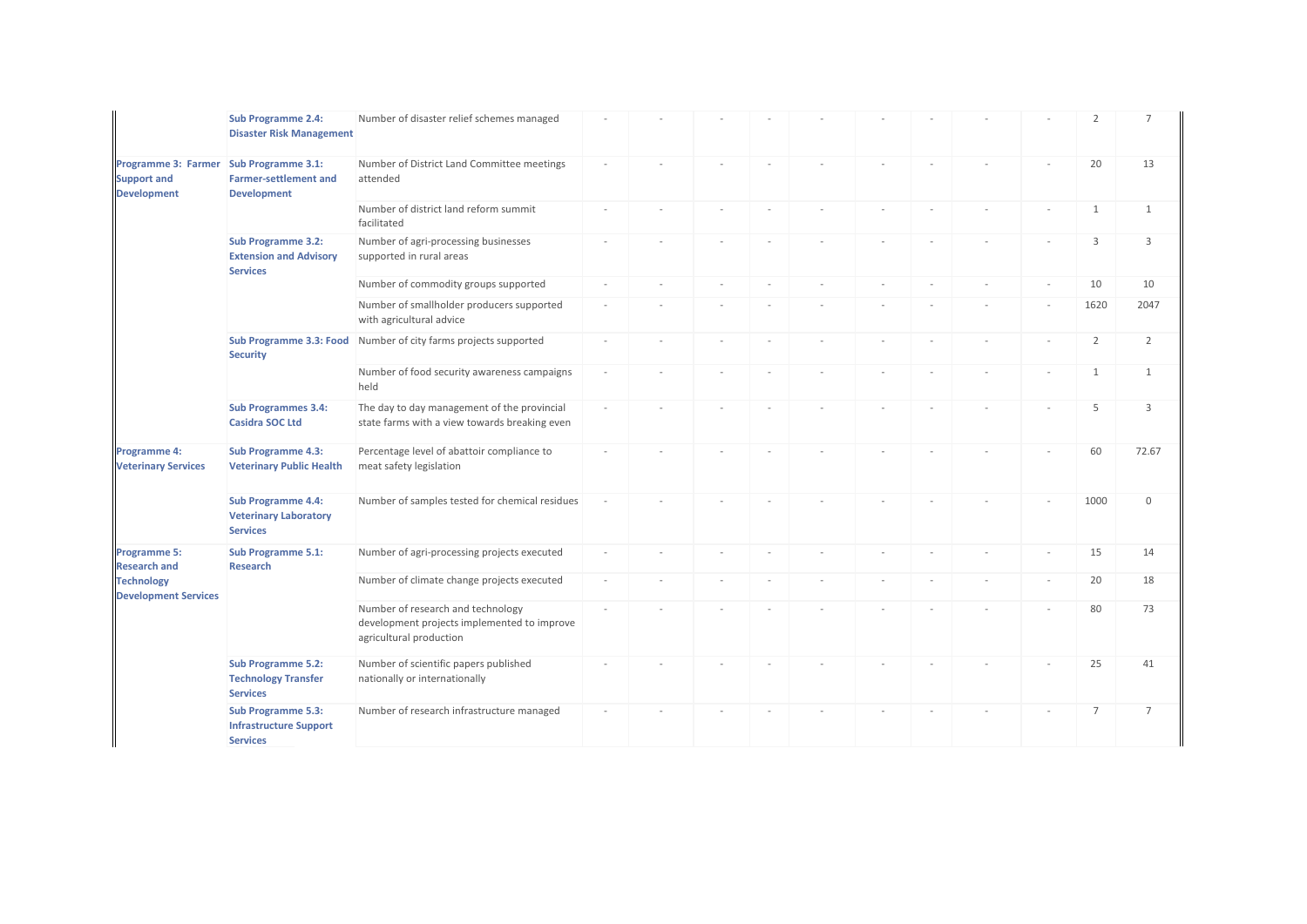| Programme 6:<br><b>Agricultural Economics Business Support and</b><br><b>Services</b>                         | <b>Development</b>                                                                 | Sub Programme 6.1: Agric- Number of agricultural cooperatives developed                                                         |  |  |  |  | 15              | 20                       |
|---------------------------------------------------------------------------------------------------------------|------------------------------------------------------------------------------------|---------------------------------------------------------------------------------------------------------------------------------|--|--|--|--|-----------------|--------------------------|
|                                                                                                               |                                                                                    | Number of budgets updated                                                                                                       |  |  |  |  | 15              | 47                       |
|                                                                                                               |                                                                                    | Number of growers registered as members of<br>ethical trade                                                                     |  |  |  |  | 1600            | 2490                     |
|                                                                                                               |                                                                                    | Number of meat processing businesses<br>supported for compliance                                                                |  |  |  |  | 10              | 10                       |
|                                                                                                               |                                                                                    | Numbers of participants attended the Ethical<br>Trade training                                                                  |  |  |  |  | 1200            | 943                      |
|                                                                                                               |                                                                                    | Value of committed investment for green fields<br>and expansion agricultural and agribusiness<br>projects                       |  |  |  |  | R230<br>million | R756 million             |
|                                                                                                               | Sub Programme 6.2:<br><b>Macroeconomics Support</b>                                | A database to share agri-processing economic<br>opportunities maintained                                                        |  |  |  |  | 1               | 1                        |
|                                                                                                               |                                                                                    | Number of databases populated                                                                                                   |  |  |  |  | 50              | 148                      |
|                                                                                                               |                                                                                    | Number of surveys conducted                                                                                                     |  |  |  |  |                 | $\overline{\phantom{a}}$ |
| Programme 7:<br><b>Structured Agricultural Higher Education and</b><br><b>Education and Training Training</b> | <b>Sub Programme 7.1:</b>                                                          | Implementation of student equity targets (%)                                                                                    |  |  |  |  | 50              | 46                       |
|                                                                                                               |                                                                                    | Number of agricultural Higher Education and<br>Training graduates                                                               |  |  |  |  | 95              | 132                      |
|                                                                                                               |                                                                                    | Number of internal bursaries awarded                                                                                            |  |  |  |  | 40              | 53                       |
|                                                                                                               |                                                                                    | Number of students registering into accredited<br><b>Higher Education</b>                                                       |  |  |  |  | 380             | 468                      |
|                                                                                                               | <b>Sub Programme 7.2:</b><br><b>Further Education and</b><br><b>Training (FET)</b> | Articulation/ RPL of FET learners to HET                                                                                        |  |  |  |  | 20              | 22                       |
|                                                                                                               |                                                                                    | Number of learners completing Learnership<br>programmes                                                                         |  |  |  |  |                 |                          |
|                                                                                                               |                                                                                    | Number of learners enrolled in Learnership<br>programmes                                                                        |  |  |  |  | 55              | 62                       |
| Programme 8: Rural<br><b>Development</b>                                                                      | <b>Sub Programmes 8.1:</b><br><b>Rural Development</b><br><b>Coordination</b>      | Number of Intergovernmental Steering<br>Committees (ISCs) coordinated, in support of<br>development in rural areas (CRDP sites) |  |  |  |  | 13              | 13                       |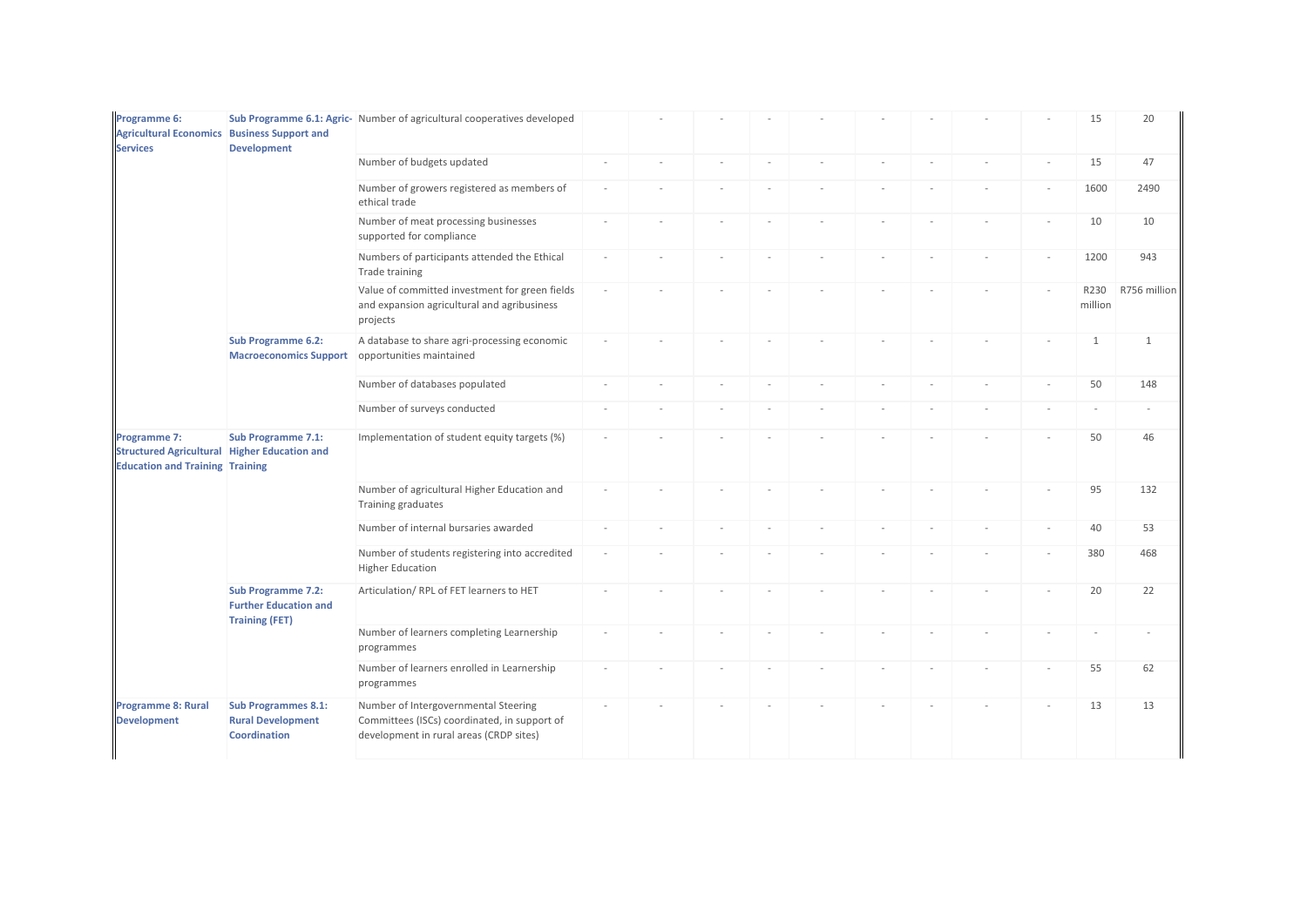|                                       |                                                                        | Number of prioritised rural areas (CRDP sites)<br>receiving ongoing rural development<br>coordination support.                    |                          |     |     |             |              |   |    |              |              | 16             | 16             |
|---------------------------------------|------------------------------------------------------------------------|-----------------------------------------------------------------------------------------------------------------------------------|--------------------------|-----|-----|-------------|--------------|---|----|--------------|--------------|----------------|----------------|
|                                       | <b>Sub Programmes 8.2:</b><br><b>Social Facilitation</b>               | Number of community representative forums<br>in prioritised rural areas receiving<br>organisational and capacity building support |                          |     |     |             |              |   |    |              |              | 28             | 28             |
|                                       |                                                                        | Number of projects implemented in rural areas,<br>(CRDP sites) logged at ISC meetings                                             |                          |     |     |             |              |   |    |              |              | 50             | 63             |
|                                       | <b>Sub Programmes 8.3:</b><br><b>Farm Worker</b><br><b>Development</b> | Number of district agri worker household<br>censuses completed                                                                    |                          |     |     |             |              |   |    |              |              | 9              | $\mathbf 0$    |
|                                       |                                                                        | Number of strategic agri worker training and<br>development projects funded.                                                      |                          |     |     |             |              |   |    |              |              | $\overline{4}$ | 4              |
|                                       |                                                                        | Number of Western Cape Provincial Prestige<br>Agri Awards engagements                                                             |                          |     |     |             |              |   |    |              |              | $\overline{2}$ | $\overline{2}$ |
|                                       |                                                                        | Number of Western Cape Regional Prestige Agri<br>Awards engagements                                                               |                          |     |     |             |              |   |    |              |              | 16             | 16             |
| Programme 1:<br><b>Administration</b> | <b>Sub Programmes 1.2:</b><br><b>Senior Management</b>                 | Number of local government indabas in which<br>the Department participated                                                        |                          |     |     |             |              |   | 1  | $\mathbf{1}$ | 1            | 1              | 1              |
|                                       | <b>Sub Programmes 1.3:</b><br><b>Corporate Services</b>                | Coordination, consolidation, and submission of<br>the User Asset Management Plan (UAMP)                                           |                          |     |     |             |              |   |    |              |              | Yes            | Yes            |
|                                       |                                                                        | Departmental Business Continuity Plan annually<br>reviewed and adjusted as necessary                                              | $\overline{\phantom{a}}$ |     |     |             |              |   |    |              | Yes          | Yes            | $\mathbf 0$    |
|                                       |                                                                        | Energy efficientcy audits conducted on the<br>remaining 5 research farms                                                          | Yes                      | Yes |     |             |              |   |    |              |              |                |                |
|                                       |                                                                        | Number of bursaries awarded                                                                                                       | 116                      | 123 | 123 |             |              |   |    |              |              |                |                |
|                                       |                                                                        | Number of energy awareness and behaviour<br>modification sessions for staff biannually                                            | ٠                        |     |     | 1           | 1            | 1 |    |              |              | 1              | $\mathbf{1}$   |
|                                       |                                                                        | Number of interns given workplace experience                                                                                      | 60                       | 61  | 60  | $\mathbf 0$ | 1            | 1 | 20 | 20           | $\mathbf 0$  | $\mathbf 0$    | $\overline{7}$ |
|                                       |                                                                        | Number of lighting Blitz conducted on energy<br>usage                                                                             |                          |     |     | 1           | $\mathbf{1}$ | 1 |    |              | $\mathbf{1}$ | 1              | $\mathbf 0$    |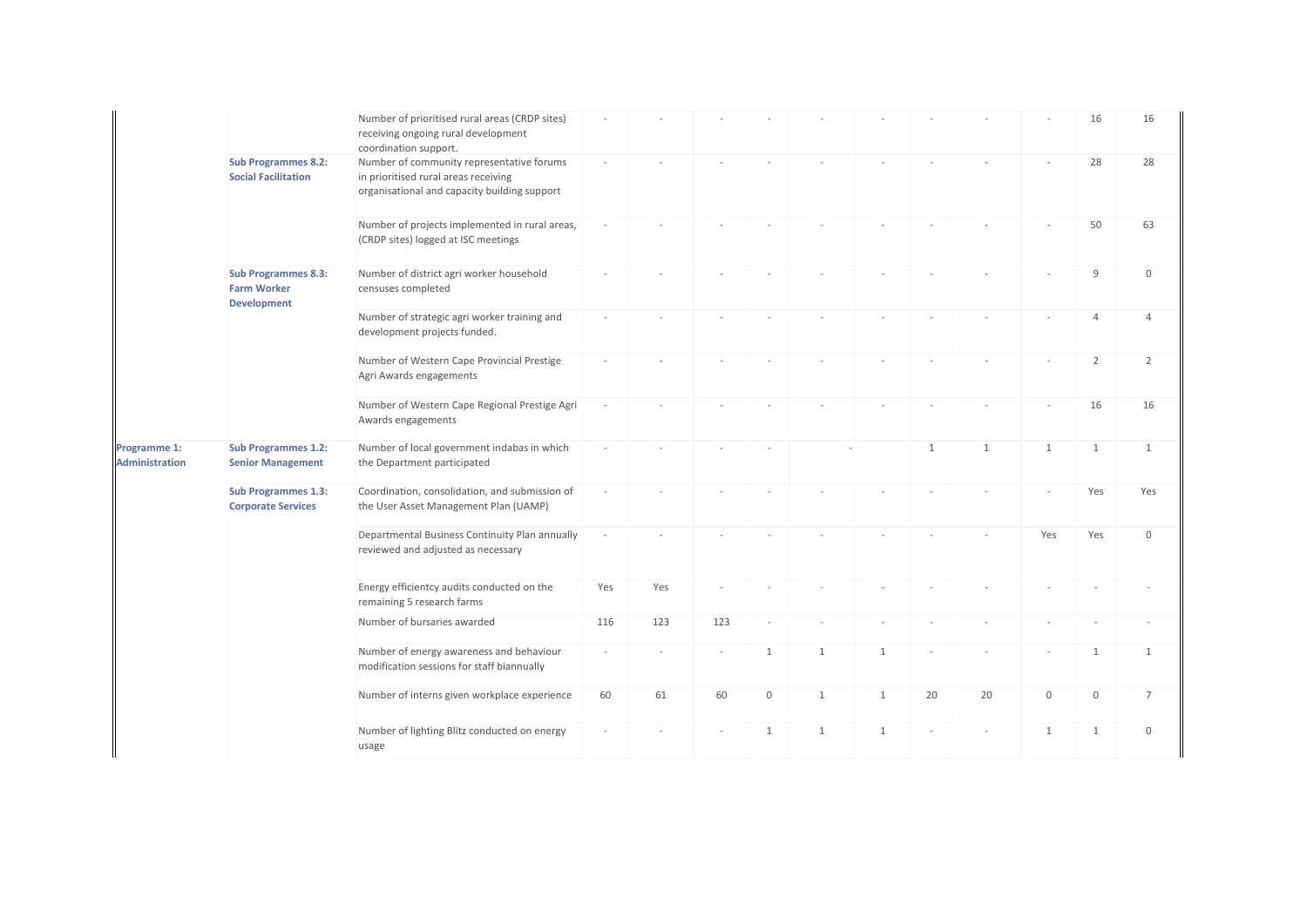|                                                                  |                                                             |                                                                                          | 3              | $\overline{3}$ | $\overline{3}$ | 3              | $\overline{3}$ | $\overline{3}$ | $\overline{3}$ | $\overline{3}$      | 3              | $\overline{3}$ | 3            |
|------------------------------------------------------------------|-------------------------------------------------------------|------------------------------------------------------------------------------------------|----------------|----------------|----------------|----------------|----------------|----------------|----------------|---------------------|----------------|----------------|--------------|
|                                                                  | <b>Sub-Programmes 1.5:</b><br><b>Communication Services</b> | Number of events coordinated                                                             |                |                |                |                |                |                |                |                     |                |                |              |
|                                                                  |                                                             | Number of publications coordinated                                                       | $\overline{2}$ | $\overline{2}$ | $\overline{2}$ | $\overline{3}$ | $\overline{3}$ | 3              | 3              | 3                   | 3              | 3              | 3            |
| Programme 2:<br><b>Sustainable Resource</b><br><b>Management</b> | Sub Programme 2.1:<br><b>Engineering Services</b>           | Number of agricultural engineering advisory<br>reports prepared                          | 25             | 55             | 57             | 35             | 69             | 64             | 35             | 61                  | 64             | 35             | 66           |
|                                                                  |                                                             | Number of agricultural infrastructure<br>established                                     | $\overline{4}$ | $\mathbf{1}$   | $\mathbf{1}$   | 5              | $\mathbf{1}$   | $\mathbf{1}$   | 5              | $\mathbf{1}$        | 3              | $\overline{4}$ | 6            |
|                                                                  |                                                             | Number of clients provided with engineering<br>advice during official engagements        | 45             | 69             | 67             | 65             | 115            | 121            | 65             | 241                 | 246            | 50             | 71           |
|                                                                  |                                                             | Number of designs with specifications for<br>agricultural engineering solutions provided | 15             | 21             | 22             | 20             | 13             | 13             | 20             | 13                  | 16             | 15             | 20           |
|                                                                  |                                                             | Number of engineering designs for on-farm<br>value adding                                |                |                |                | $\mathbf{1}$   | $\mathbf{0}$   | $\mathbf 0$    | $\mathbf{1}$   | $\mathbf{0}$        | $\mathbf{0}$   | $\mathbf{1}$   | $\mathbf 0$  |
|                                                                  | Care                                                        | Sub Programme 2.2. Land Kilometres of fence erected                                      |                |                |                | $\mathbf 0$    | $\mathbf 0$    | 12             | 5              | $\overline{7}$      | 6.7            | 5              | 11.7         |
|                                                                  |                                                             | Number of drainage works                                                                 | 5              | $\mathbf{1}$   | $\mathbf{1}$   | 5              | $\overline{2}$ | $\overline{2}$ | 5              | $\mathsf{O}\xspace$ | $\mathbf 0$    | 5              | $\mathbf{1}$ |
|                                                                  |                                                             | Number of EPWP person days                                                               | 2100           | 3024           | 3244           | 6200           | 10353          | 11580          | 8300           | 13259               | 13348          | 4100           | 5838         |
|                                                                  |                                                             | Number of farm plans updated for sustainable<br>farming purposes                         | 50             | 45             | 45             | 50             | 79             | 46             | 75             | 49                  | 75             | 50             | 58           |
|                                                                  |                                                             | Number of green jobs created                                                             | 10             | 13             | 13             | 30             | 45             | 50             | 30             | 57                  | 58             | 20             | 25           |
|                                                                  |                                                             | Number of hectares protected / rehabilitated<br>to improve agricultural production       | 500            | 298            | 350            | 1000           | 1082           | 1114           | 1000           | 1995                | 2036           | 500            | 4882         |
|                                                                  |                                                             | Number of protection works                                                               | 5              | 8              | 8              | 10             | 22             | 22             | 8              | $7\overline{ }$     | $\overline{7}$ | $\overline{7}$ | 13           |
|                                                                  |                                                             | Number of veld utilisation works                                                         | 30             | 36             | 36             | 40             | 49             | 49             | 40             | 60                  | 60             | 25             | 38           |
|                                                                  | <b>Sub Programme 2.3: Land</b><br><b>Use Management</b>     | Number of applications for subdivision and<br>rezoning of agricultural land commented on | 220            | 262            | 262            | 230            | 167            | 167            | 230            | 180                 | 178            | 220            | 165          |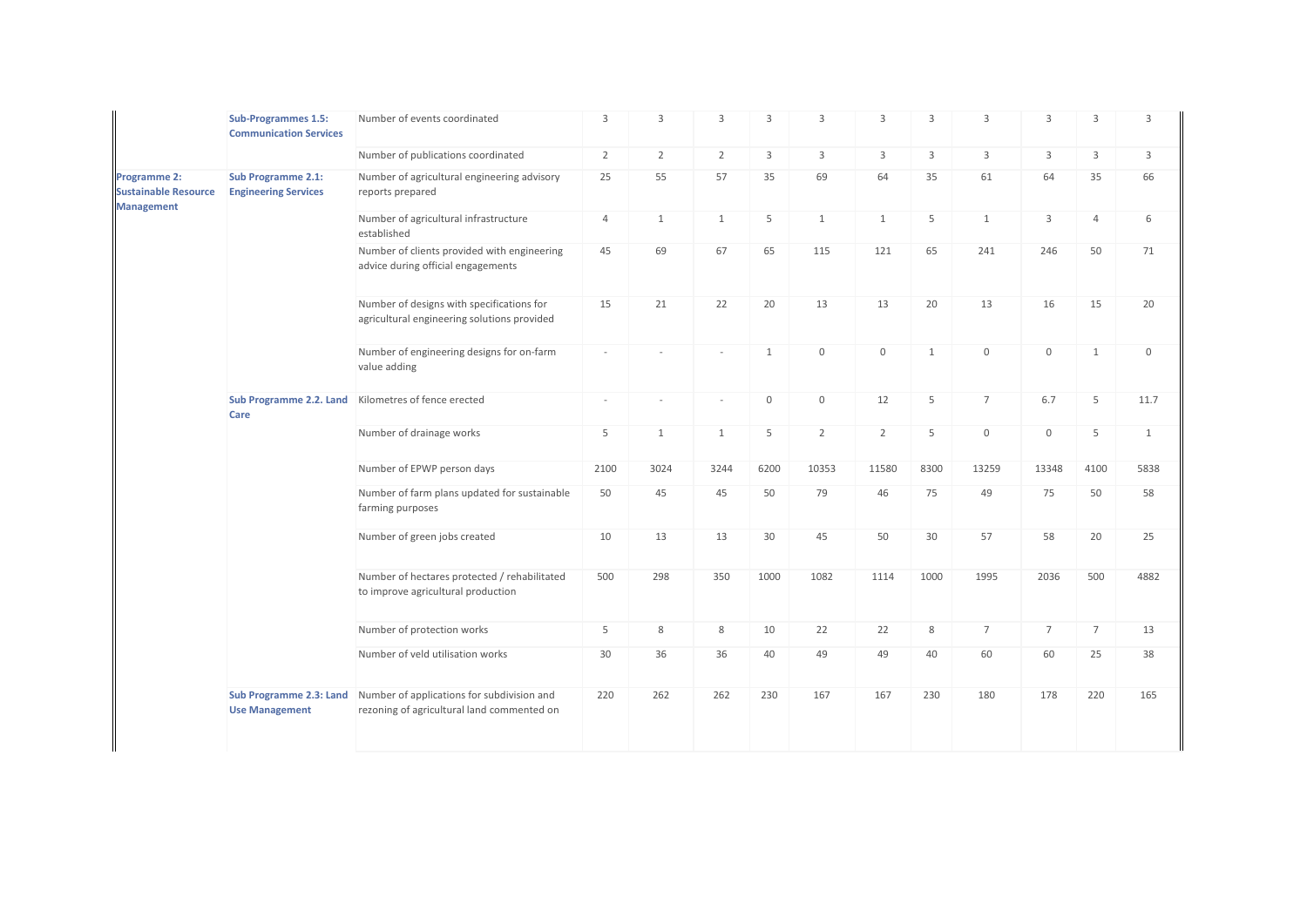|                                                                                    |                                                               | Number of hectares of agricultural land<br>protected through guiding subdivision /<br>rezoning / change of agricultural land use | 50             | 24   | 24   | 50   | $\Omega$ | $\Omega$ | 50  | $\Omega$       | $\Omega$ | 50             | $\mathbf{0}$   |
|------------------------------------------------------------------------------------|---------------------------------------------------------------|----------------------------------------------------------------------------------------------------------------------------------|----------------|------|------|------|----------|----------|-----|----------------|----------|----------------|----------------|
|                                                                                    | <b>Sub Programme 2.4:</b><br>Disaster Risk Management managed | Number of disaster risk reduction programmes                                                                                     | ٠              |      |      |      |          |          |     |                |          |                |                |
|                                                                                    |                                                               | Number of early warning advisory reports<br>issued                                                                               | $\overline{7}$ | 9    | 9    | 13   | 14       | 14       | 13  | 18             | 24       | $\overline{7}$ | 18             |
| Programme 3: Farmer Sub Programme 3.1:<br><b>Support and</b><br><b>Development</b> | <b>Farmer-settlement and</b><br><b>Development</b>            | Number of commercial farmers supported                                                                                           | 3              | 15   | 15   | 11   | 11       | 11       | 11  | $\overline{2}$ | 3        | 3              | 6              |
|                                                                                    |                                                               | Number of farm assessments completed                                                                                             | 17             | 20   | 20   | 30   | 33       | 33       | 30  | 35             | 34       | 17             | 22             |
|                                                                                    |                                                               | Number of farm plans completed                                                                                                   | 23             | 24   | 24   | 25   | 30       | 30       | 25  | 28             | 28       | 25             | 28             |
|                                                                                    |                                                               | Number of smallholder producers receiving<br>support                                                                             | 6              | 9    | 9    | 24   | 16       | 16       | 24  | 14             | 13       | 6              | $\overline{7}$ |
|                                                                                    | <b>Sub Programme 3.2:</b><br><b>Extension and Advisory</b>    | Number of agricultural businesses skills audited                                                                                 | 10             | 10   | 10   | 30   | 30       | 30       | 30  | 30             | 30       | 10             | 10             |
|                                                                                    | <b>Services</b>                                               | Number of agricultural demonstrations<br>facilitated                                                                             | 14             | 15   | 16   | 21   | 29       | 29       | 21  | 23             | 23       | 14             | 16             |
|                                                                                    |                                                               | Number of farmers' days held                                                                                                     | 6              | 10   | 11   | 10   | 15       | 15       | 6   | 12             | 12       | 6              | 11             |
|                                                                                    |                                                               | Number of farmers supported with advice                                                                                          | 1200           | 1203 | 1185 | 1200 | 1201     | 1196     | 900 | 901            | 1056     | 715            | 743            |
|                                                                                    |                                                               | Number of projects supported through<br>mentorship                                                                               | 4              | 4    | 6    | 12   | 12       | 12       | 14  | $\overline{7}$ | 4        | 6              | $\overline{7}$ |
|                                                                                    | <b>Security</b>                                               | Sub Programme 3.3: Food Number of community food security projects<br>supported                                                  | 11             | 11   | 11   | 37   | 37       | 37       | 20  | 20             | 20       | 5              | 3              |
|                                                                                    |                                                               | Number of hectares cultivated for food<br>production in communal areas and land reform<br>projects                               |                |      |      | 500  | 1818     | 1818.4   | 300 | $\mathbf 0$    |          |                |                |
|                                                                                    |                                                               | Number of households benefiting from<br>agricultural food security initiatives                                                   | 120            | 175  | 175  | 420  | 392      | 392      | 420 | 239            | 239      | 120            | 250            |
|                                                                                    |                                                               | Number of participants in community food<br>security projects                                                                    | 66             | 67   | 67   | 222  | 207      | 208      | 120 | 85             | 85       | 30             | 14             |
|                                                                                    |                                                               | Number of participants in school food gardens                                                                                    | 12             | 6    | 6    | 54   | 29       | 29       | 24  | 10             | 10       | 18             | $\mathbf 0$    |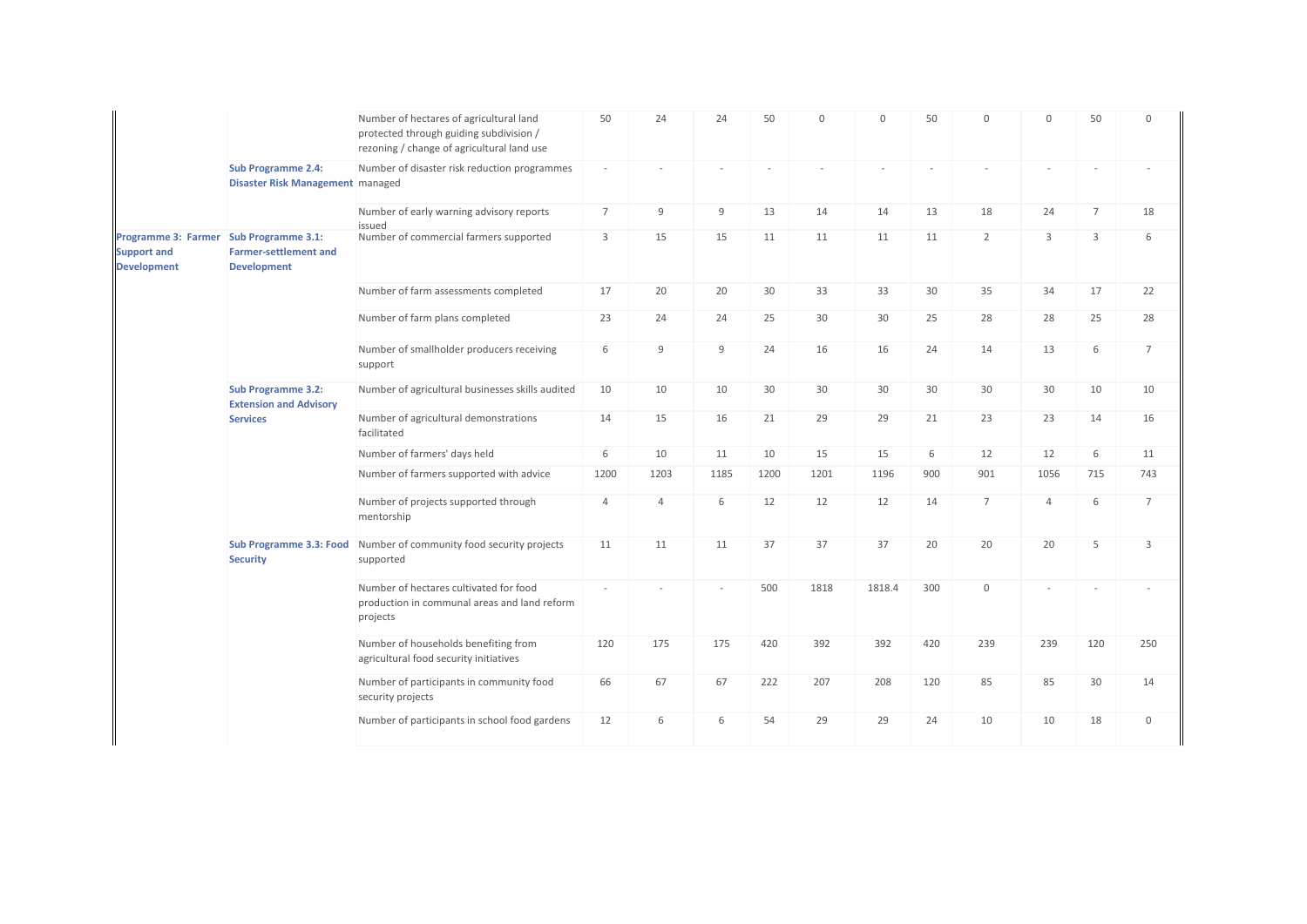|                                            |                                                              | Number of school food gardens supported                                                                    | 2      | $\overline{2}$ | $\overline{2}$ | 9        | 10     | 10             | 4              | $\Delta$       | $\Delta$     | 3              | $\mathbf{0}$   |
|--------------------------------------------|--------------------------------------------------------------|------------------------------------------------------------------------------------------------------------|--------|----------------|----------------|----------|--------|----------------|----------------|----------------|--------------|----------------|----------------|
|                                            | <b>Sub Programmes 3.4:</b><br><b>Casidra SOC Ltd</b>         | Number of agricultural projects facilitated<br>within commodity structures                                 | 2      | 13             | 14             | 18       | 9      | 9              | 12             | 8              | 8            | 4              | 6              |
|                                            |                                                              | Number of agricultural projects facilitated<br>outside of commodity structures                             |        |                |                | $\Delta$ | 3      | 3              | $\overline{2}$ | 1              | $\mathbf{1}$ | $\overline{2}$ | $\overline{2}$ |
| Programme 4:<br><b>Veterinary Services</b> | <b>Sub Programme 4.1:</b><br><b>Animal Health</b>            | Number of animals surveyed for diseases other<br>than rabies, Bovine Tuberculosis and Brucellosis          | 150000 | 265751         | 262553         | 150000   | 270623 | 299229         | 150000         | 212686         | 204915       | 152000         | 202897         |
|                                            |                                                              | Number of cats and dogs vaccinated against<br>Rabies                                                       | 15000  | 20565          | 21873          | 20000    | 22001  | 24163          | 15000          | 23193          | 25008        | 18000          | 22689          |
|                                            |                                                              | Number of cattle serum sampled and<br>serologically tested for Brucellosis                                 | 15000  | 21439          | 18439          | 20000    | 27141  | 24399          | 15000          | 31809          | 35541        | 15000          | 30065          |
|                                            |                                                              | Number of cattle tested by the intra-dermal<br>test for Bovine Tuberculosis                                | 15000  | 14262          | 14210          | 20000    | 10595  | 10650          | 15000          | 24508          | 28689        | 15000          | 26108          |
|                                            |                                                              | Number of epidemiological units visited for<br>veterinary interventions                                    | 3000   | 4160           | 4165           | 2500     | 4327   | 3427           | 2500           | 3084           | 3132         | 2000           | 3521           |
|                                            | <b>Sub Programme 4.2:</b><br><b>Export Control</b>           | Number of clients serviced for animal and<br>animal products export control                                | 105    | 105            | 99             | 105      | 100    | 96             | 105            | 97             | 91           | 90             | 93             |
|                                            |                                                              | Number of export certificates issued                                                                       | 4400   | 4400           | 4246           | 4400     | 4400   | 4123           | 4400           | 4400           | 4062         | 4400           | 4000           |
|                                            |                                                              | Number of export establishment audits<br>conducted                                                         | 36     | 23             | 28             | 42       | 33     | 33             | 53             | 30             | 62           | 41             | 37             |
|                                            |                                                              | Number of movement certificates issued                                                                     | 400    | 400            | 689            | 400      | 650    | 571            | 400            | 600            | 561          | 400            | 550            |
|                                            |                                                              | Number of samples collected for National<br>Chemical Residue Control Programme at export<br>establishments | 63     | 38             | 35             | 57       | 57     | 47             | 15             | 15             | 36           | 11             | 35             |
|                                            |                                                              |                                                                                                            |        |                |                |          |        |                |                |                |              |                |                |
|                                            | <b>Sub Programme 4.3:</b><br><b>Veterinary Public Health</b> | Number of food safety audits conducted                                                                     | 13     | 8              | $\overline{3}$ | 14       | 5      | 5              | 14             | $\overline{7}$ | 20           | 14             | 13             |
|                                            |                                                              | Number of public awareness sessions held                                                                   | 6      | 5              | 6              | 6        | 2      | $\overline{2}$ | $\overline{7}$ | 3              | 3            | 6              | 14             |
|                                            |                                                              |                                                                                                            |        |                |                |          |        |                |                |                |              |                |                |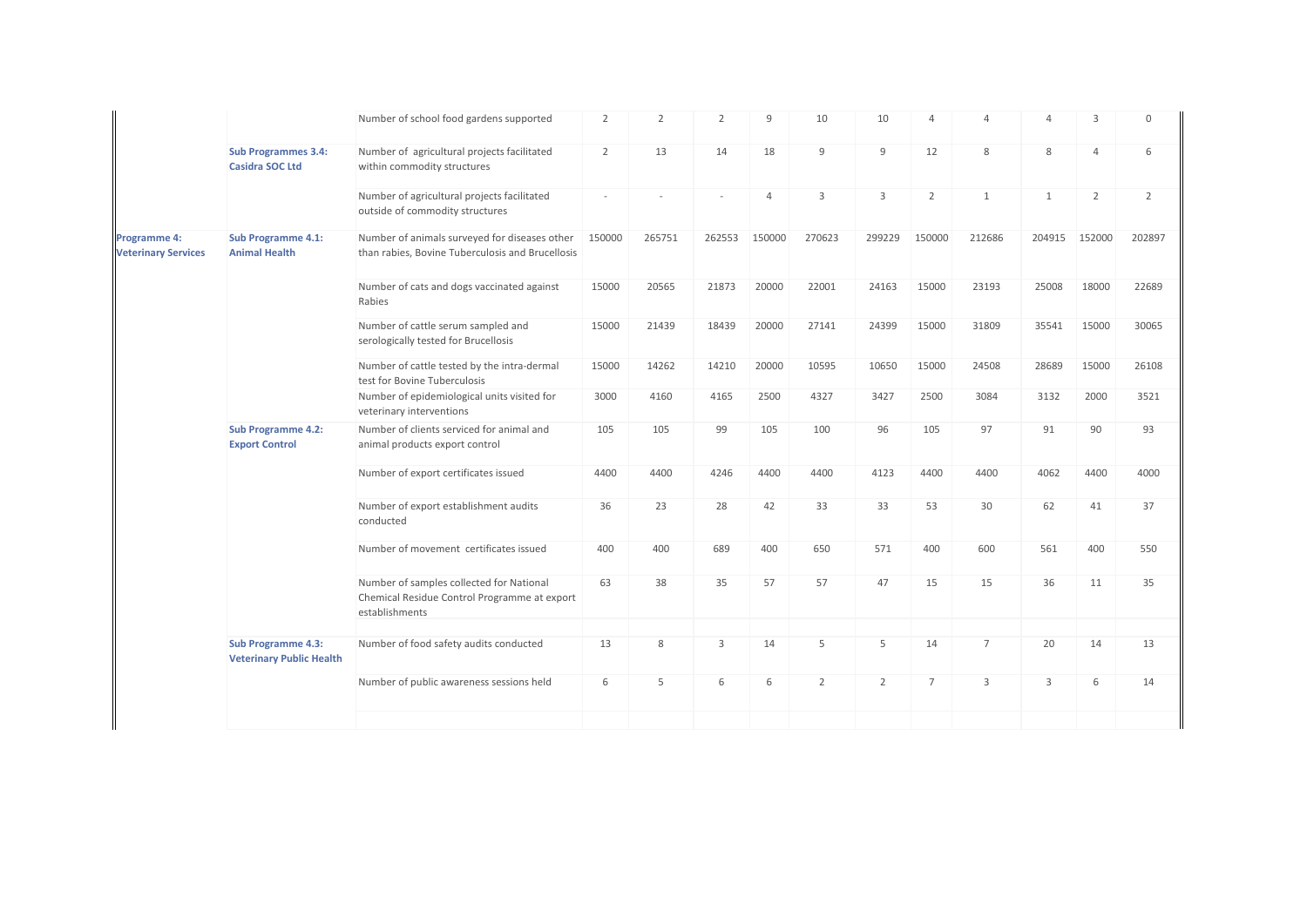|                                                                                         | <b>Sub Programme 4.4:</b><br><b>Veterinary Laboratory</b><br><b>Services</b> | Number of samples tested for small holder<br>farmers                                                   | 996            | 360             | 360            | 356            | 529            | 529            | 880            | 711            | 415            | 268            | 347            |
|-----------------------------------------------------------------------------------------|------------------------------------------------------------------------------|--------------------------------------------------------------------------------------------------------|----------------|-----------------|----------------|----------------|----------------|----------------|----------------|----------------|----------------|----------------|----------------|
|                                                                                         |                                                                              | Number of specimens tested                                                                             | 41033          | 44985           | 44985          | 66480          | 59254          | 64815          | 62729          | 64046          | 63348          | 59758          | 52814          |
|                                                                                         |                                                                              | Number of tests performed the quality of which<br>meets the ISO 17025 standard and OIE<br>requirements | 33814          | 39632           | 39785          | 51176          | 53605          | 59293          | 53985          | 63347          | 55698          | 51025          | 46736          |
|                                                                                         |                                                                              | Total number of specimens tested for<br>Controlled/ Notifiable diseases tested                         | 35418          | 42746           | 42947          | 54753          | 55541          | 56221          | 55450          | 58660          | 58491          | 54379          | 50155          |
|                                                                                         |                                                                              | Total number of Veterinary Public Health<br>samples tested                                             | 700            | 171             | 171            | 428            | 164            | 239            | 187            | 386            | 207            | 485            | 173            |
| Programme 5:<br><b>Research and</b><br><b>Technology</b><br><b>Development Services</b> | <b>Sub Programme 5.1:</b><br><b>Research</b>                                 | Number of meetings with industry<br>organisations to establish research needs                          | 6              | 5               | 5              | $\overline{7}$ | 3              | 3              | 6              | 6              | 6              | 6              | 13             |
|                                                                                         |                                                                              | Number of new climate smart initiatives to<br>support sustainable agriculture                          | 1              | $\mathbf{1}$    | $\mathbf{1}$   | 1              | 1              | 1              | 1              | $\mathbf{1}$   | $\mathbf{1}$   | 1              | $\mathbf{1}$   |
|                                                                                         |                                                                              | Number of research committee meetings to<br>evaluate projects                                          | 1              | $\mathbf{1}$    | $\mathbf{1}$   | 1              | $\mathbf{1}$   | 1              | 1              | $\mathbf{1}$   | $\mathbf{1}$   | $\mathbf{1}$   | $\overline{2}$ |
|                                                                                         |                                                                              | Number of WCARF meetings to coordinate<br>research                                                     | 1              | $\mathbf{1}$    | $\mathbf{1}$   |                |                |                | $\mathbf{1}$   | $\mathbf{1}$   | $\mathbf{1}$   | 1              | $\mathbf{1}$   |
|                                                                                         | <b>Sub Programme 5.2:</b><br><b>Technology Transfer</b><br><b>Services</b>   | Number of agricultural condition reports<br>designed and disseminated                                  | $\overline{2}$ | $\overline{4}$  | $\overline{4}$ | $\overline{2}$ | $\overline{2}$ | $\overline{2}$ | $\overline{2}$ | $\overline{2}$ | $\overline{2}$ | $\overline{2}$ | 3              |
|                                                                                         |                                                                              | Number of articles in popular media                                                                    | 25             | 32              | 32             | 35             | 48             | 48             | 35             | 28             | 28             | 25             | 26             |
|                                                                                         |                                                                              | Number of climate reports distributed                                                                  | 3              | 3               | 3              | 3              | $\overline{2}$ | $\overline{2}$ | 3              | $\overline{4}$ | $\overline{4}$ | 3              | 3              |
|                                                                                         |                                                                              | Number of information packs developed                                                                  | 3              | 5               | 5              | 3              | 8              | 8              | 3              | 4              | $\overline{4}$ | 3              | $\overline{2}$ |
|                                                                                         |                                                                              | Number of presentations made at technology<br>transfer events                                          | 15             | 32              | 32             | 30             | 81             | 81             | 20             | 25             | 25             | 15             | 31             |
|                                                                                         |                                                                              | Number of research presentations made<br>nationally or internationally                                 | 5              | $7\overline{ }$ | $\overline{7}$ | 25             | 50             | 50             | 15             | 6              | 6              | 5              | 22             |
|                                                                                         |                                                                              | Number of technology transfer events<br>conducted                                                      | 1              | $\mathbb O$     | $\mathbf 0$    | $\overline{2}$ | $\overline{7}$ | 7              | $\overline{2}$ | $\overline{2}$ | $\overline{2}$ | 1              | $\overline{2}$ |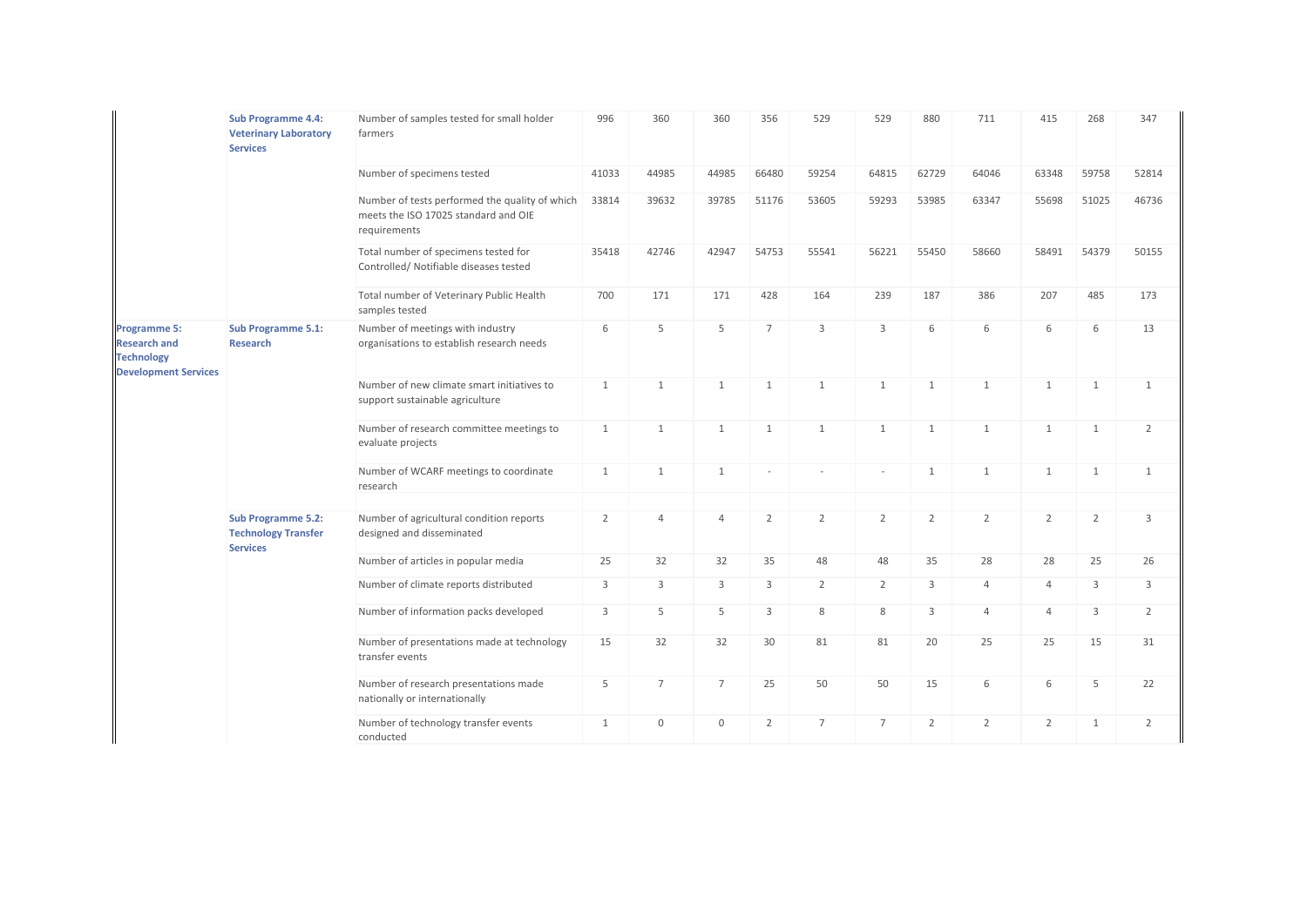|                                                                                                               | <b>Sub Programme 5.3:</b><br><b>Infrastructure Support</b><br><b>Services</b> | Number of technical working committee<br>meetings on research farms                          | $\mathbf{0}$ | $\mathbf{0}$   | $\mathbf{0}$   | $\overline{7}$ | 7              | 7              |                |                |                |              | $\overline{7}$ |
|---------------------------------------------------------------------------------------------------------------|-------------------------------------------------------------------------------|----------------------------------------------------------------------------------------------|--------------|----------------|----------------|----------------|----------------|----------------|----------------|----------------|----------------|--------------|----------------|
| Programme 6:<br><b>Agricultural Economics</b><br><b>Services</b>                                              | <b>Business Support and</b><br><b>Development</b>                             | Sub Programme 6.1: Agric- Number of activities supported to promote<br>Western Cape products | 1            | 1              | 1              |                |                |                | $\overline{2}$ | $\overline{3}$ | 3              | 1            | 1              |
|                                                                                                               |                                                                               | Number of Agri-Businesses supported with<br>agricultural economic services to access markets | 11           | 64             | 64             | 11             | 23             | 23             | 23             | 27             | 27             | 10           | 26             |
|                                                                                                               |                                                                               | Number of agricultural economic studies<br>conducted                                         | 3            | 5              | 5              | 3              | 12             | 12             | 3              | $\overline{2}$ | $\overline{2}$ | 3            | $\overline{7}$ |
|                                                                                                               |                                                                               | Number of budgets developed                                                                  | 6            | 5              | 5              | 6              | $\overline{2}$ | $\overline{2}$ | $\overline{7}$ | 13             | 13             | 6            | 6              |
|                                                                                                               |                                                                               | Number of clients who have benefitted from<br>agricultural economic advice provided          | 250          | 139            | 139            | 250            | 274            | 274            | 200            | 222            | 222            | 250          | 350            |
|                                                                                                               |                                                                               | Number of existing agricultural cooperatives<br>supported                                    | 5            | 5              | 5              | 5              | 13             | 13             | $\overline{2}$ | 12             | 12             | 3            | 4              |
|                                                                                                               |                                                                               | Number of marketing information outputs<br>disseminated                                      | 11           | 5              | 5              | 11             | 9              | 9              | $\overline{7}$ | 9              | 9              | 11           | $\overline{7}$ |
|                                                                                                               |                                                                               | Number of stakeholders engaged on<br>agricultural economic activities                        | 28           | 39             | 39             | 28             | 42             | 42             | 16             | 14             | 14             | 28           | 33             |
|                                                                                                               | Sub Programme 6.2:<br><b>Macroeconomics Support</b>                           | Number of agricultural economic information<br>responses provided                            | 40           | 65             | 65             | 40             | 49             | 49             | 25             | 44             | 44             | 35           | 45             |
|                                                                                                               |                                                                               | Number of economic reports compiled                                                          | 10           | $\overline{7}$ | $\overline{7}$ | 10             | 11             | 11             | $\overline{4}$ | 3              | 3              | 6            | 9              |
|                                                                                                               |                                                                               | Number of information dissemination activities<br>conducted                                  | 33           | 32             | 32             | 33             | 47             | 47             | 33             | 30             | 30             | 21           | 44             |
| Programme 7:<br><b>Structured Agricultural Higher Education and</b><br><b>Education and Training Training</b> | <b>Sub Programme 7.1:</b>                                                     | Number of agri-processing short courses<br>offered and/or supported                          | $\mathbf{1}$ | 1              | $\mathbf{1}$   | $\mathbf{1}$   | $\mathbf{1}$   | $\mathbf{1}$   | $\overline{2}$ | $\mathbb O$    | 5              | $\mathbf{0}$ | $\Omega$       |
|                                                                                                               |                                                                               | Number of short courses offered                                                              | $\mathbf{1}$ | $\overline{2}$ | 2              | $\overline{2}$ | 2              | $\overline{2}$ | 1              | $\overline{2}$ | $\overline{2}$ | 1            | $\overline{2}$ |